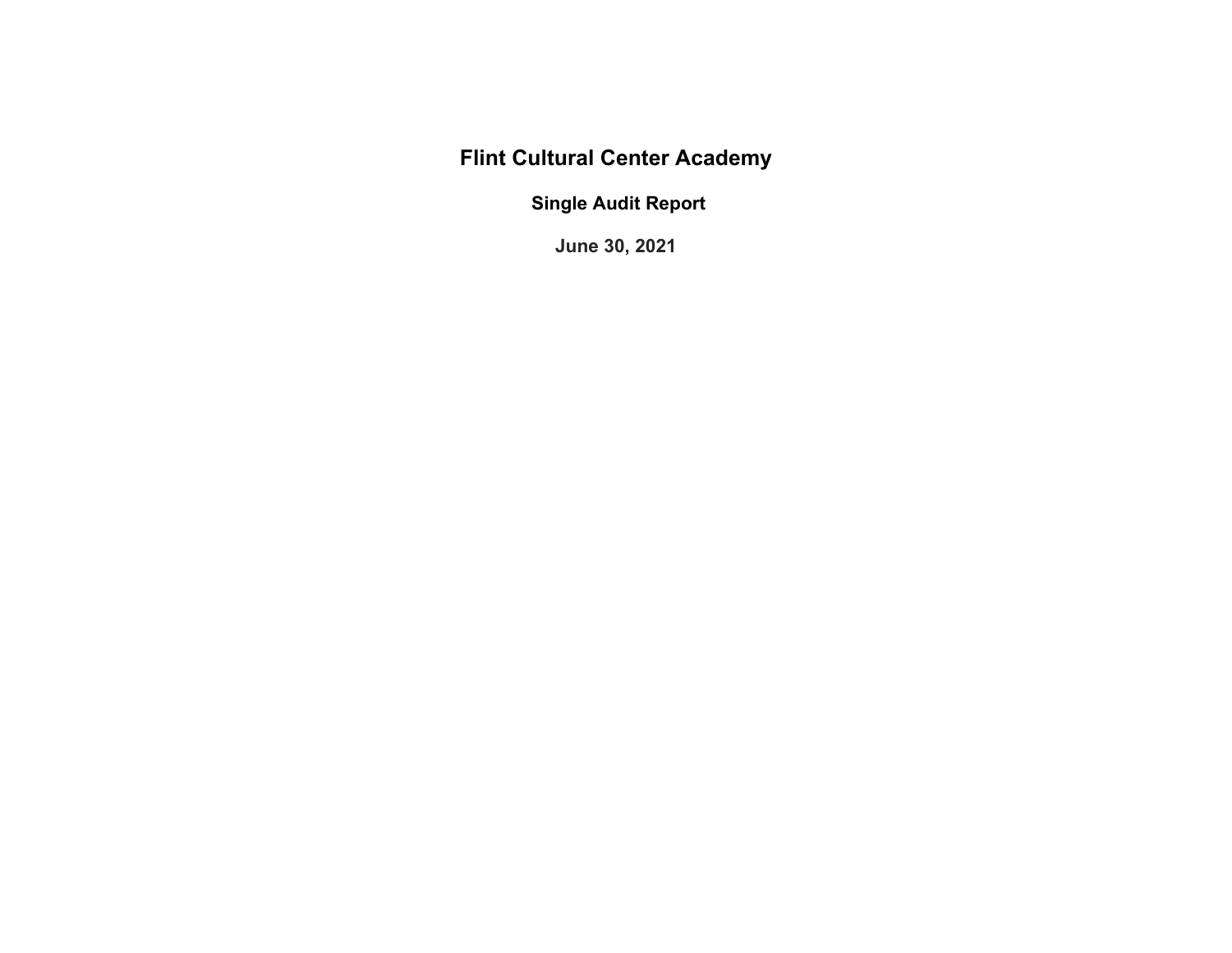# **Table of Contents**

|                                                                                                                                                                                                    | Page |
|----------------------------------------------------------------------------------------------------------------------------------------------------------------------------------------------------|------|
| Single Audit Report                                                                                                                                                                                |      |
| Report on Internal Control Over Financial Reporting and on Compliance<br>and Other Matters Based on an Audit of Financial Statements Performed<br>in Accordance with Government Auditing Standards |      |
| Report on Compliance For Each Major Federal Program; Report on Internal<br>Control Over Compliance; and Report on Schedule of Expenditures<br>Of Federal Awards Required by the Uniform Guidance   | 3    |
| Schedule of Expenditures of Federal Awards                                                                                                                                                         | 6    |
| Notes to the Schedule of Expenditures of Federal Awards                                                                                                                                            | 9    |
| Schedule of Findings and Questioned Costs                                                                                                                                                          | 11   |
| <b>Summary Schedule of Prior Audit Findings</b>                                                                                                                                                    | 13   |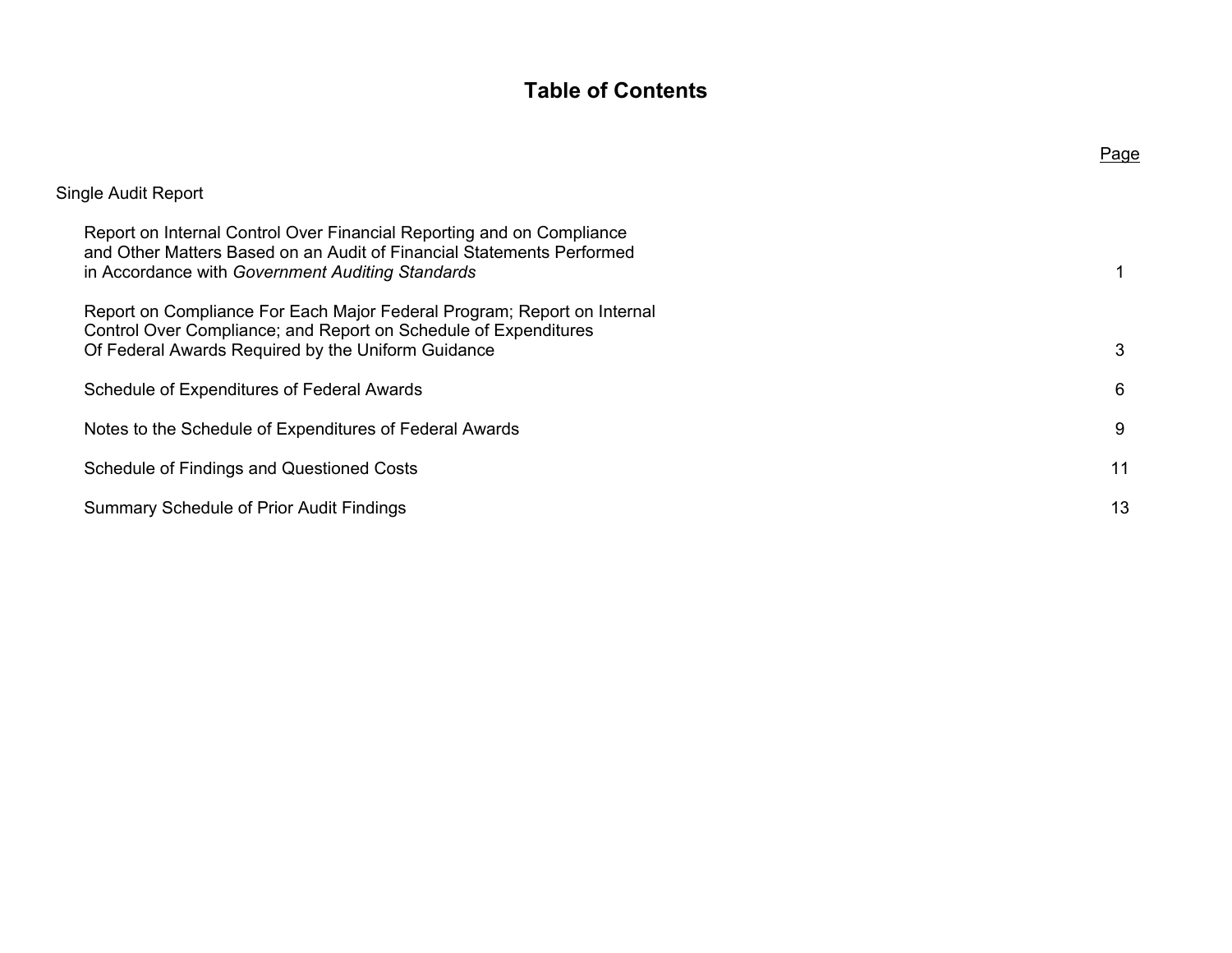

800.968.0010 | yeoandyeo.com

## **Report on Internal Control Over Financial Reporting and on Compliance and Other Matters Based on an Audit of Financial Statements Performed in Accordance With** *Government Auditing Standards*

## **Independent Auditors' Report**

Management and the Board of Directors Flint Cultural Center Academy Flint, Michigan

We have audited, in accordance with the auditing standards generally accepted in the United States of America and the standards applicable to financial audits contained in *Government Auditing Standards* issued by the Comptroller General of the United States, the financial statements of the governmental activities, each major fund, and the aggregate remaining fund information of Flint Cultural Center Academy, as of and for the year ended June 30, 2021, and the related notes to the financial statements, which collectively comprise Flint Cultural Center Academy's basic financial statements, and have issued our report thereon dated October 18, 2021.

### **Internal Control Over Financial Reporting**

In planning and performing our audit of the financial statements, we considered Flint Cultural Center Academy's internal control over financial reporting (internal control) as a basis for designing audit procedures that are appropriate in the circumstances for the purpose of expressing our opinions on the financial statements, but not for the purpose of expressing an opinion on the effectiveness of Flint Cultural Center Academy's internal control. Accordingly, we do not express an opinion on the effectiveness of Flint Cultural Center Academy's internal control.

A *deficiency in internal control* exists when the design or operation of a control does not allow management or employees, in the normal course of performing their assigned functions, to prevent, or detect and correct, misstatements on a timely basis. A *material weakness* is a deficiency, or a combination of deficiencies, in internal control, such that there is a reasonable possibility that a material misstatement of the entity's financial statements will not be prevented, or detected and corrected, on a timely basis. A *significant deficiency* is a deficiency, or a combination of deficiencies, in internal control that is less severe than a material weakness, yet important enough to merit attention by those charged with governance.

Our consideration of internal control was for the limited purpose described in the first paragraph of this section and was not designed to identify all deficiencies in internal control that might be material weaknesses or significant deficiencies. Given these limitations, during our audit we did not identify any deficiencies in internal control that we consider to be material weaknesses. However, material weaknesses may exist that have not been identified.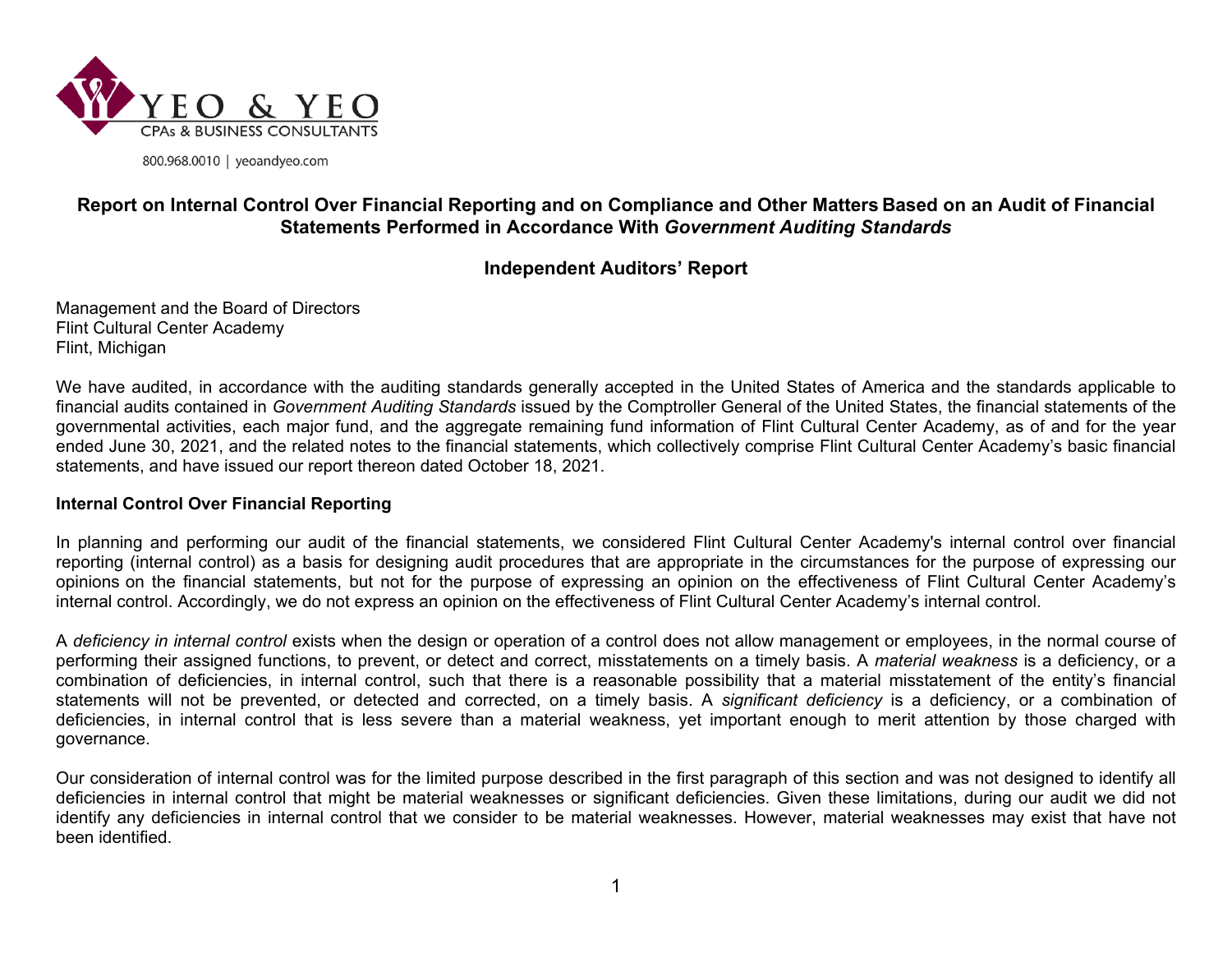### **Compliance and Other Matters**

As part of obtaining reasonable assurance about whether Flint Cultural Center Academy's financial statements are free from material misstatement, we performed tests of its compliance with certain provisions of laws, regulations, contracts, and grant agreements, noncompliance with which could have a direct and material effect on the financial statements. However, providing an opinion on compliance with those provisions was not an objective of our audit, and accordingly, we do not express such an opinion. The results of our tests disclosed no instances of noncompliance or other matters that are required to be reported under *Government Auditing Standards.*

### **Purpose of this Report**

The purpose of this report is solely to describe the scope of our testing of internal control and compliance and the results of that testing, and not to provide an opinion on the effectiveness of the entity's internal control or on compliance. This report is an integral part of an audit performed in accordance with *Government Auditing Standards* in considering the entity's internal control and compliance. Accordingly, this communication is not suitable for any other purpose.

yeo & yeo, P.C.

Flint, Michigan October 18, 2021

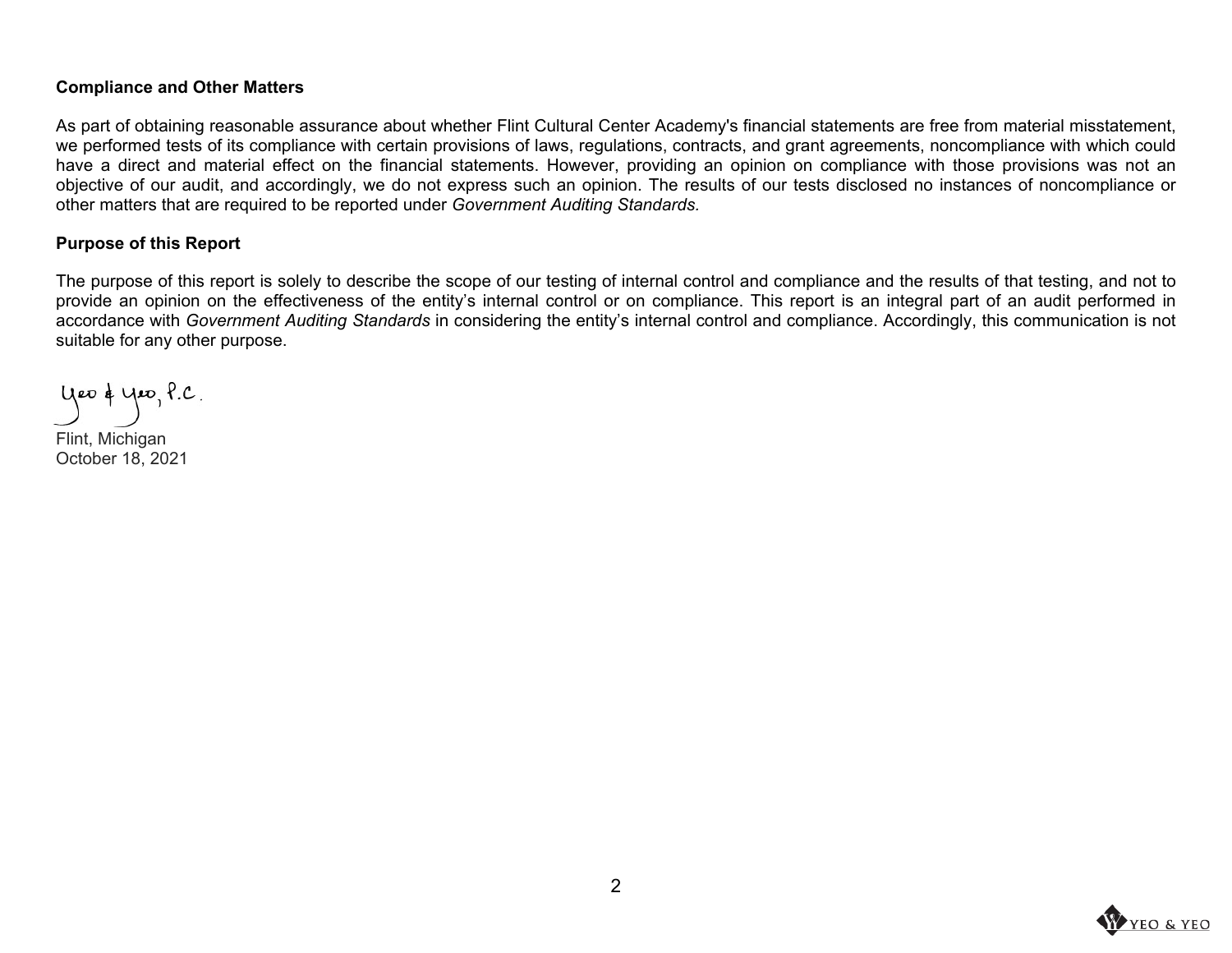

800.968.0010 | yeoandyeo.com

## **Report on Compliance For Each Major Federal Program; Report on Internal Control Over Compliance; and Report on Schedule of Expenditures of Federal Awards Required by the Uniform Guidance**

## **Independent Auditors' Report**

Management and the Board of Directors Flint Cultural Center Academy Flint, Michigan

### **Report on Compliance for Each Major Federal Program**

We have audited Flint Cultural Center Academy's compliance with the types of compliance requirements described in the *OMB Compliance Supplement* that could have a direct and material effect on each of Flint Cultural Center Academy's major federal programs for the year ended June 30, 2021. Flint Cultural Center Academy's major federal programs are identified in the summary of auditor's results section of the accompanying schedule of findings and questioned costs.

### **Management's Responsibility**

Management is responsible for compliance with federal statutes, regulations, and the terms and conditions of its federal awards applicable to its federal programs.

### **Auditors' Responsibility**

Our responsibility is to express an opinion on compliance for each of Flint Cultural Center Academy's major federal programs based on our audit of the types of compliance requirements referred to above. We conducted our audit of compliance in accordance with auditing standards generally accepted in the United States of America; the standards applicable to financial audits contained in *Government Auditing Standards*, issued by the Comptroller General of the United States; and the audit requirements of Title 2 U.S. *Code of Federal Regulations* Part 200, *Uniform Administrative Requirements, Cost Principles, and Audit Requirements for Federal Awards* (Uniform Guidance). Those standards and the Uniform Guidance require that we plan and perform the audit to obtain reasonable assurance about whether noncompliance with the types of compliance requirements referred to above that could have a direct and material effect on a major federal program occurred. An audit includes examining, on a test basis, evidence about Flint Cultural Center Academy's compliance with those requirements and performing such other procedures as we considered necessary in the circumstances.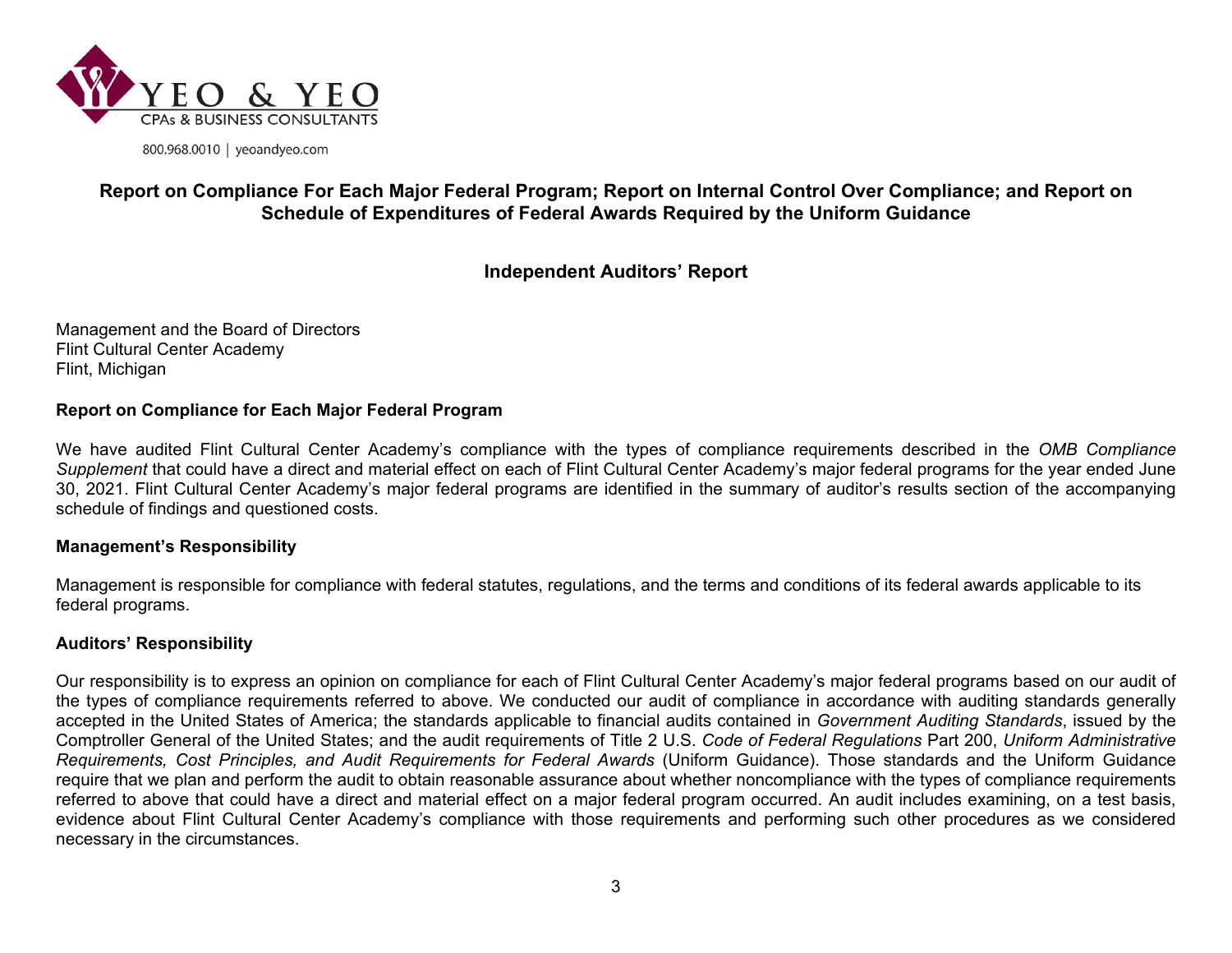We believe that our audit provides a reasonable basis for our opinion on compliance for each major federal program. However, our audit does not provide a legal determination of Flint Cultural Center Academy's compliance.

### **Opinion on Each Major Federal Program**

In our opinion, Flint Cultural Center Academy complied, in all material respects, with the types of compliance requirements referred to above that could have a direct and material effect on each of its major federal programs for the year ended June 30, 2021.

### **Report on Internal Control over Compliance**

Management of Flint Cultural Center Academy is responsible for establishing and maintaining effective internal control over compliance with the types of compliance requirements referred to above. In planning and performing our audit of compliance, we considered Flint Cultural Center Academy's internal control over compliance with the types of requirements that could have a direct and material effect on each major federal program to determine the auditing procedures that are appropriate in the circumstances for the purpose of expressing an opinion on compliance for each major federal program and to test and report on internal control over compliance in accordance with the Uniform Guidance, but not for the purpose of expressing an opinion on the effectiveness of internal control over compliance. Accordingly, we do not express an opinion on the effectiveness of Flint Cultural Center Academy's internal control over compliance.

A *deficiency in internal control over compliance* exists when the design or operation of a control over compliance does not allow management or employees, in the normal course of performing their assigned functions, to prevent, or detect and correct, noncompliance with a type of compliance requirement of a federal program on a timely basis. A *material weakness in internal control over compliance* is a deficiency, or combination of deficiencies, in internal control over compliance, such that there is a reasonable possibility that material noncompliance with a type of compliance requirement of a federal program will not be prevented, or detected and corrected, on a timely basis. A *significant deficiency in internal control over compliance* is a deficiency, or a combination of deficiencies, in internal control over compliance with a type of compliance requirement of a federal program that is less severe than a material weakness in internal control over compliance, yet important enough to merit attention by those charged with governance.

Our consideration of internal control over compliance was for the limited purpose described in the first paragraph of this section and was not designed to identify all deficiencies in internal control over compliance that might be material weaknesses or significant deficiencies. We did not identify any deficiencies in internal control over compliance that we consider to be material weaknesses. However, material weaknesses may exist that have not been identified.

The purpose of this report on internal control over compliance is solely to describe the scope of our testing of internal control over compliance and the results of that testing based on the requirements of the Uniform Guidance. Accordingly, this report is not suitable for any other purpose.

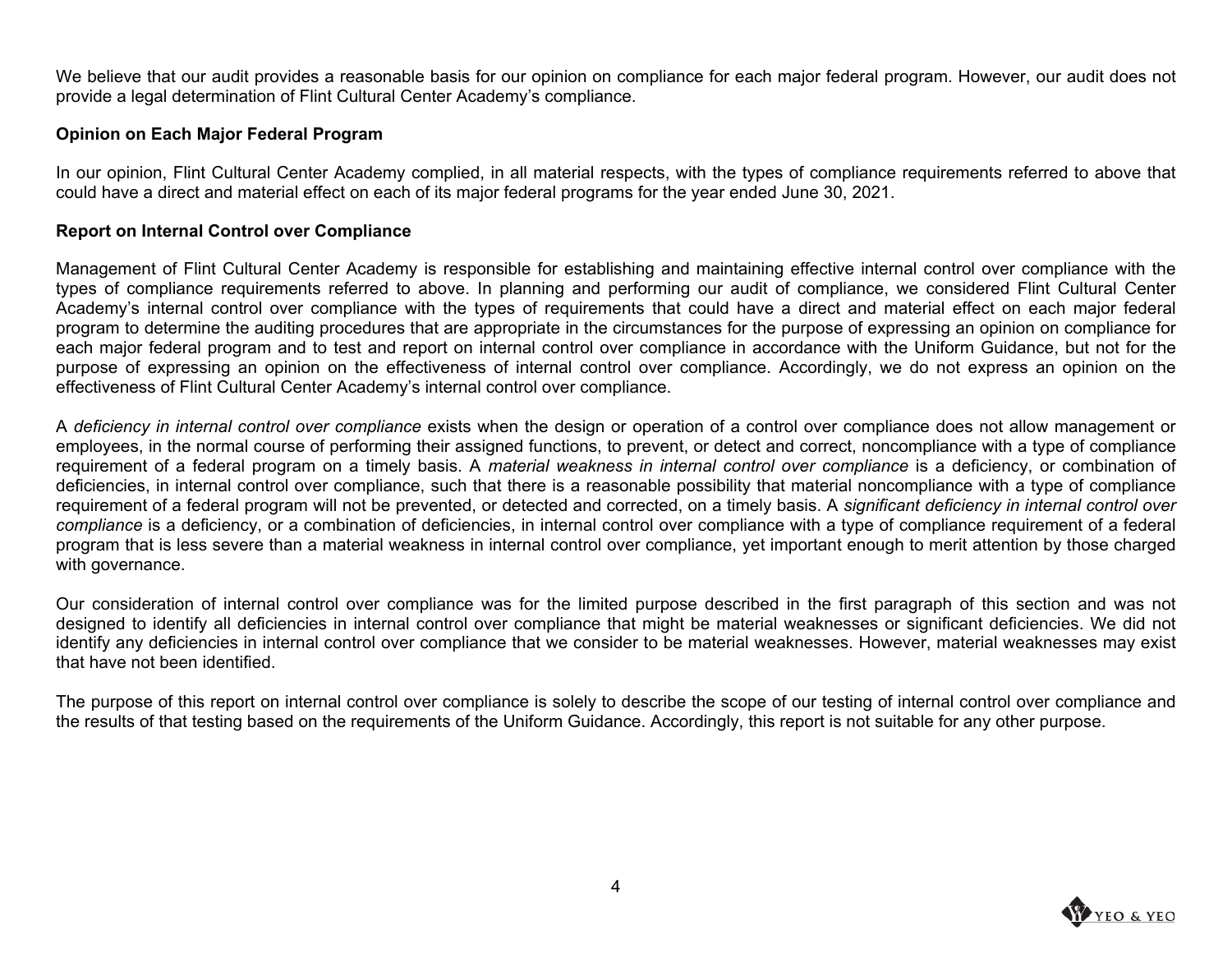### **Report on Schedule of Expenditures of Federal Awards Required by the Uniform Guidance**

We have audited the financial statements of the governmental activities, each major fund, and the aggregate remaining fund information of Flint Cultural Center Academy, as of and for the year ended June 30, 2021, and the related notes to the financial statements, which collectively comprise Flint Cultural Center Academy's basic financial statements. We issued our report thereon dated October 18, 2021, which contained unmodified opinions on those financial statements. Our audit was conducted for the purpose of forming opinions on the financial statements that collectively comprise the basic financial statements. The accompanying schedule of expenditures of federal awards is presented for purposes of additional analysis as required by the Uniform Guidance and is not a required part of the basic financial statements. Such information is the responsibility of management and was derived from and relates directly to the underlying accounting and other records used to prepare the basic financial statements. The information has been subjected to the auditing procedures applied in the audit of the financial statements and certain additional procedures, including comparing and reconciling such information directly to the underlying accounting and other records used to prepare the basic financial statements or to the basic financial statements themselves, and other additional procedures in accordance with auditing standards generally accepted in the United States of America. In our opinion, the schedule of expenditures of federal awards is fairly stated in all material respects in relation to the basic financial statements as a whole.

yeo & yeo, P.C.

Flint, Michigan October 18, 2021

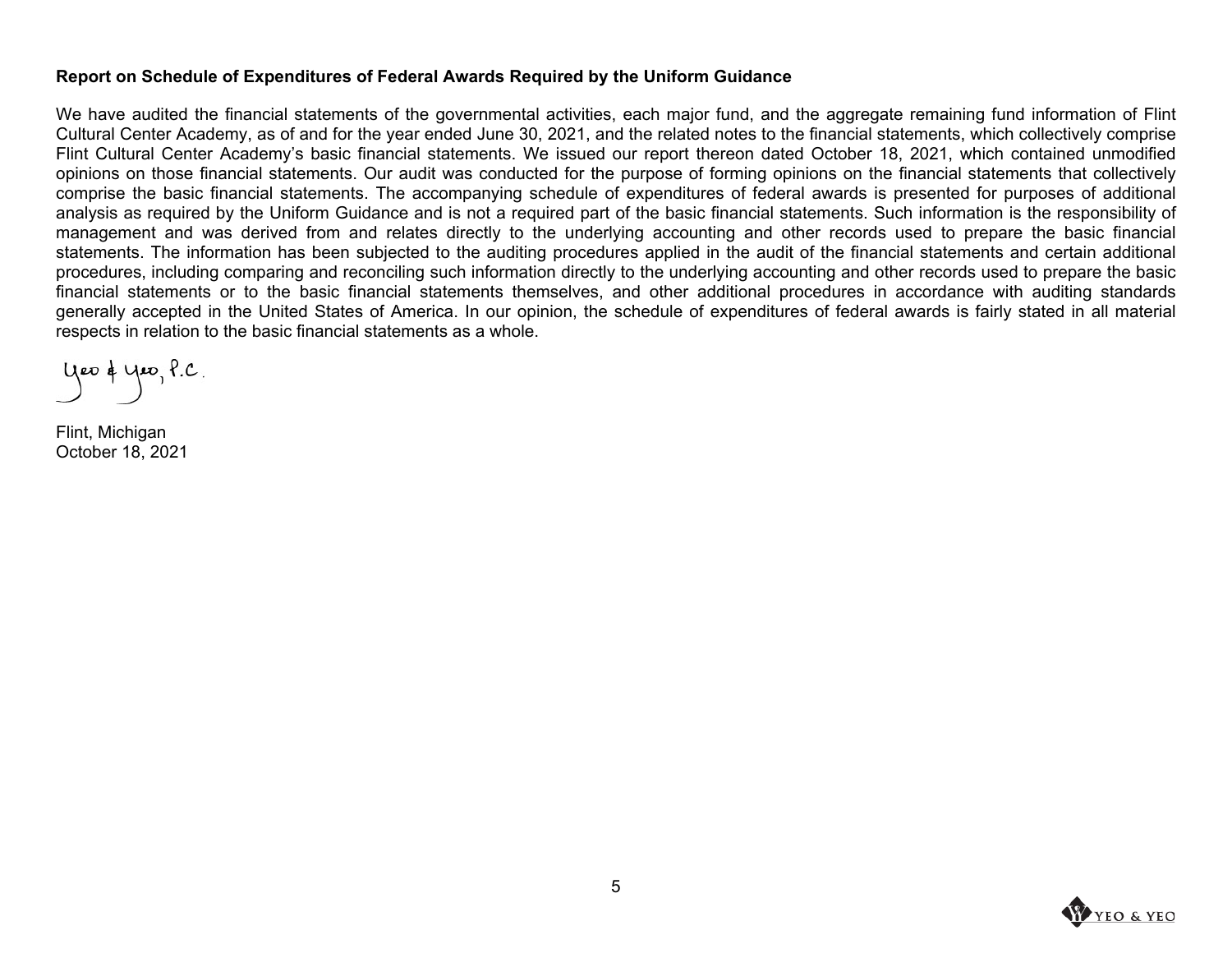#### **Flint Cultural Center Academy Year Ended June 30, 2021 Schedule of Expenditures of Federal Awards**

| <b>Federal Grantor</b><br>Pass Through Grantor<br>Program Title<br><b>Grant Number</b> | Federal<br>Assistance<br>Listing<br>Number | Award<br>Grant<br>Entitlement<br>Program<br>Amount | Inventory/<br>Accrued<br>(Unearned)<br>Revenue<br>at July 1,<br>2020 | Prior Year<br>Expenditures | <b>Current Year</b><br>Expenditures | Current<br>Year Cash<br>Payments/<br>In Kind<br>Received | Inventory/<br>Accrued<br>(Unearned)<br>Revenue<br>at June 30,<br>2021 |
|----------------------------------------------------------------------------------------|--------------------------------------------|----------------------------------------------------|----------------------------------------------------------------------|----------------------------|-------------------------------------|----------------------------------------------------------|-----------------------------------------------------------------------|
|                                                                                        |                                            |                                                    |                                                                      |                            |                                     |                                                          |                                                                       |
| <b>U.S. DEPARTMENT OF AGRICULTURE</b><br><b>Child Nutrition Cluster</b>                |                                            |                                                    |                                                                      |                            |                                     |                                                          |                                                                       |
| Passed through Michigan Department of Education                                        |                                            |                                                    |                                                                      |                            |                                     |                                                          |                                                                       |
| Non-Cash Assistance                                                                    | 10.555                                     |                                                    |                                                                      |                            |                                     |                                                          |                                                                       |
| <b>Entitlement Commodities</b>                                                         |                                            | \$<br>16,179                                       | \$                                                                   | \$                         | 16,179<br>\$                        | 16,179<br>- \$                                           | -\$                                                                   |
| <b>Bonus Commodities</b>                                                               |                                            | 101                                                |                                                                      |                            | 101                                 | 101                                                      |                                                                       |
| <b>Total Non-Cash Assistance</b>                                                       |                                            | 16,280                                             |                                                                      |                            | 16,280                              | 16,280                                                   |                                                                       |
| Cash Assistance                                                                        |                                            |                                                    |                                                                      |                            |                                     |                                                          |                                                                       |
| National School Lunch Program                                                          | 10.555                                     |                                                    |                                                                      |                            |                                     |                                                          |                                                                       |
| 200902 - COVID-19 - Cares Act Summer Food Service Program                              |                                            | 43,049                                             | 11,436                                                               | 43,049                     |                                     | 11,436                                                   |                                                                       |
|                                                                                        |                                            |                                                    |                                                                      |                            |                                     |                                                          |                                                                       |
| Summer Food Service Program for Children                                               | 10.559                                     |                                                    |                                                                      |                            |                                     |                                                          |                                                                       |
| 200900 - COVID-19                                                                      |                                            | 51,810                                             |                                                                      |                            | 51,810                              | 51,810                                                   |                                                                       |
| 210904 - COVID-19                                                                      |                                            | 270,616                                            |                                                                      |                            | 270,616                             | 245,190                                                  | 25,426                                                                |
| Total Summer Food Service Program for Children                                         |                                            | 322,426                                            |                                                                      |                            | 322,426                             | 297,000                                                  | 25,426                                                                |
| <b>Total Cash Assistance</b>                                                           |                                            | 365,475                                            | 11,436                                                               | 43,049                     | 322,426                             | 308,436                                                  | 25,426                                                                |
| <b>Total Child Nutrition Cluster</b>                                                   |                                            | 381,755                                            | 11,436                                                               | 43,049                     | 338,706                             | 324,716                                                  | 25,426                                                                |
| Passed through Michigan Department of Education                                        |                                            |                                                    |                                                                      |                            |                                     |                                                          |                                                                       |
| Child and Adult Care Food Program                                                      | 10.558                                     |                                                    |                                                                      |                            |                                     |                                                          |                                                                       |
| 201920                                                                                 |                                            | 2,442                                              |                                                                      |                            | 2,442                               | 2,442                                                    |                                                                       |
| 202010                                                                                 |                                            | 139                                                |                                                                      |                            | 139                                 | 139                                                      |                                                                       |
| 211920                                                                                 |                                            | 41,188                                             |                                                                      |                            | 41,188                              | 37,086                                                   | 4,102                                                                 |
| 212010                                                                                 |                                            | 2,330                                              |                                                                      |                            | 2,330                               | 2,084                                                    | 246                                                                   |
| Total Child and Adult Care Food Program                                                |                                            | 46,099                                             |                                                                      |                            | 46,099                              | 41,751                                                   | 4,348                                                                 |
| TOTAL U.S. DEPARTMENT OF AGRICULTURE                                                   |                                            | 427,854                                            | 11,436                                                               | 43,049                     | 384,805                             | 366,467                                                  | 29,774                                                                |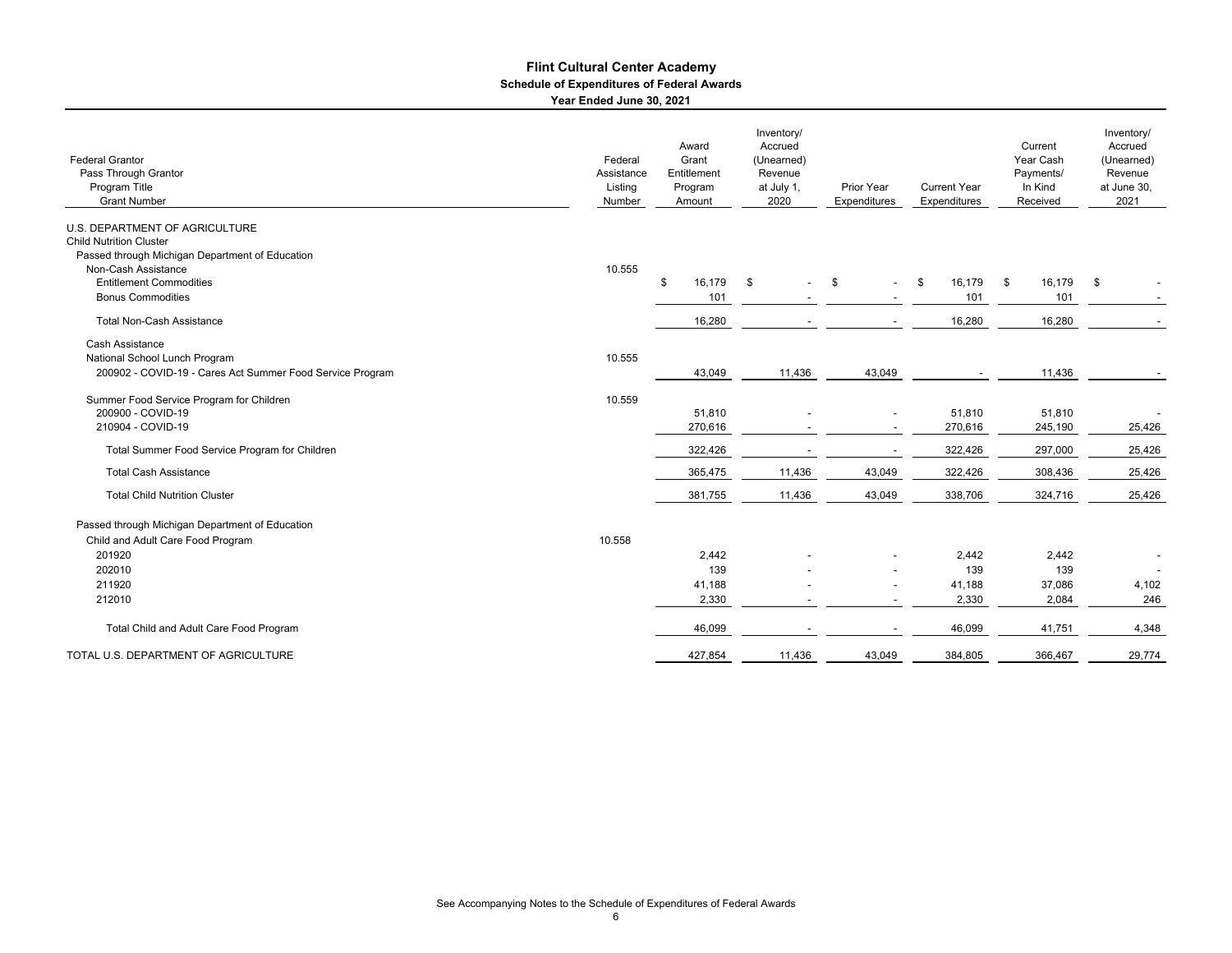#### **Flint Cultural Center Academy Year Ended June 30, 2021 Schedule of Expenditures of Federal Awards**

| <b>Federal Grantor</b><br>Pass Through Grantor<br>Program Title<br><b>Grant Number</b>                                                                                                                                                                              | Federal<br>Assistance<br>Listing<br>Number | Award<br>Grant<br>Entitlement<br>Program<br>Amount | Inventory/<br>Accrued<br>(Unearned)<br>Revenue<br>at July 1,<br>2020 | Prior Year<br>Expenditures | <b>Current Year</b><br>Expenditures | Current<br>Year Cash<br>Payments/<br>In Kind<br>Received | Inventory/<br>Accrued<br>(Unearned)<br>Revenue<br>at June 30,<br>2021 |
|---------------------------------------------------------------------------------------------------------------------------------------------------------------------------------------------------------------------------------------------------------------------|--------------------------------------------|----------------------------------------------------|----------------------------------------------------------------------|----------------------------|-------------------------------------|----------------------------------------------------------|-----------------------------------------------------------------------|
| U.S. DEPARTMENT OF TREASUREY<br>Passed through Michigan Department of Education<br><b>Coronavirus Relief Funds</b><br>COVID19 - District COVID-19 Costs<br>COVID19 - Coronavirus Relief Funds - SOM<br>COVID19 - Coronavirus Relief Funds - MAISA Device Purchasing | 21.019                                     | \$<br>4,539<br>128,944<br>4,280                    | \$                                                                   | \$                         | 4,539<br>\$<br>128,944<br>4,280     | 4,539<br>\$<br>128,944<br>4,280                          | \$                                                                    |
| <b>Total Coronavirus Relief Funds</b>                                                                                                                                                                                                                               |                                            | 137,763                                            |                                                                      |                            | 137,763                             | 137,763                                                  |                                                                       |
| TOTAL U.S. DEPARTMENT OF TREASUREY                                                                                                                                                                                                                                  |                                            | 137,763                                            |                                                                      |                            | 137,763                             | 137,763                                                  |                                                                       |
| U.S. DEPARTMENT OF EDUCATION<br>Passed through the Michigan Department of Education<br>Title I, Part A - Grants to Local Educational Agencies<br>201530-1920<br>211530-2021                                                                                         | 84.010                                     | 127,456<br>183,087                                 | 88,047                                                               | 88,047                     | 15,959<br>110,539                   | 104,006<br>45,319                                        | 65,220                                                                |
| Total Title I, Part A - Grants to Local Educational Agencies                                                                                                                                                                                                        |                                            | 310,543                                            | 88,047                                                               | 88,047                     | 126,498                             | 149,325                                                  | 65,220                                                                |
| Passed through the Genesee Intermediate School District<br><b>IDEA Flowthrough</b><br>200450-1920<br>210450-2021                                                                                                                                                    | 84.027                                     | 58,500<br>60,038                                   | 32,840                                                               | 52,168                     | 6,332<br>51,226                     | 39,172<br>29,157                                         | 22,069                                                                |
| <b>Total IDEA Flowthrough</b>                                                                                                                                                                                                                                       |                                            | 118,538                                            | 32,840                                                               | 52,168                     | 57,558                              | 68,329                                                   | 22,069                                                                |
| Passed through the Michigan Department of Education<br>Charter School Program Grant<br>190610-192011                                                                                                                                                                | 84.282                                     | 375,000                                            |                                                                      |                            | 352,291                             | 240,746                                                  | 111,545                                                               |
| Passed through the Michigan Department of Education<br>Title II, Part A Supporting Effective Instruction State Grants<br>200520-1920<br>210520-2021                                                                                                                 | 84.367                                     | 18,260<br>25,237                                   |                                                                      |                            | 8,999<br>4,212                      | 8,999<br>$\overline{\phantom{a}}$                        | 4,212                                                                 |
| Total Title II, Part A Supporting Effective Instruction State Grants                                                                                                                                                                                                |                                            | 43,497                                             |                                                                      |                            | 13,211                              | 8,999                                                    | 4,212                                                                 |
| Passed through the Michigan Department of Education<br>Title IV Part A Student Support and Academic Enrichment Program<br>210750-2021                                                                                                                               | 84.424                                     | 23,353                                             |                                                                      |                            | 20,318                              | 20,318                                                   |                                                                       |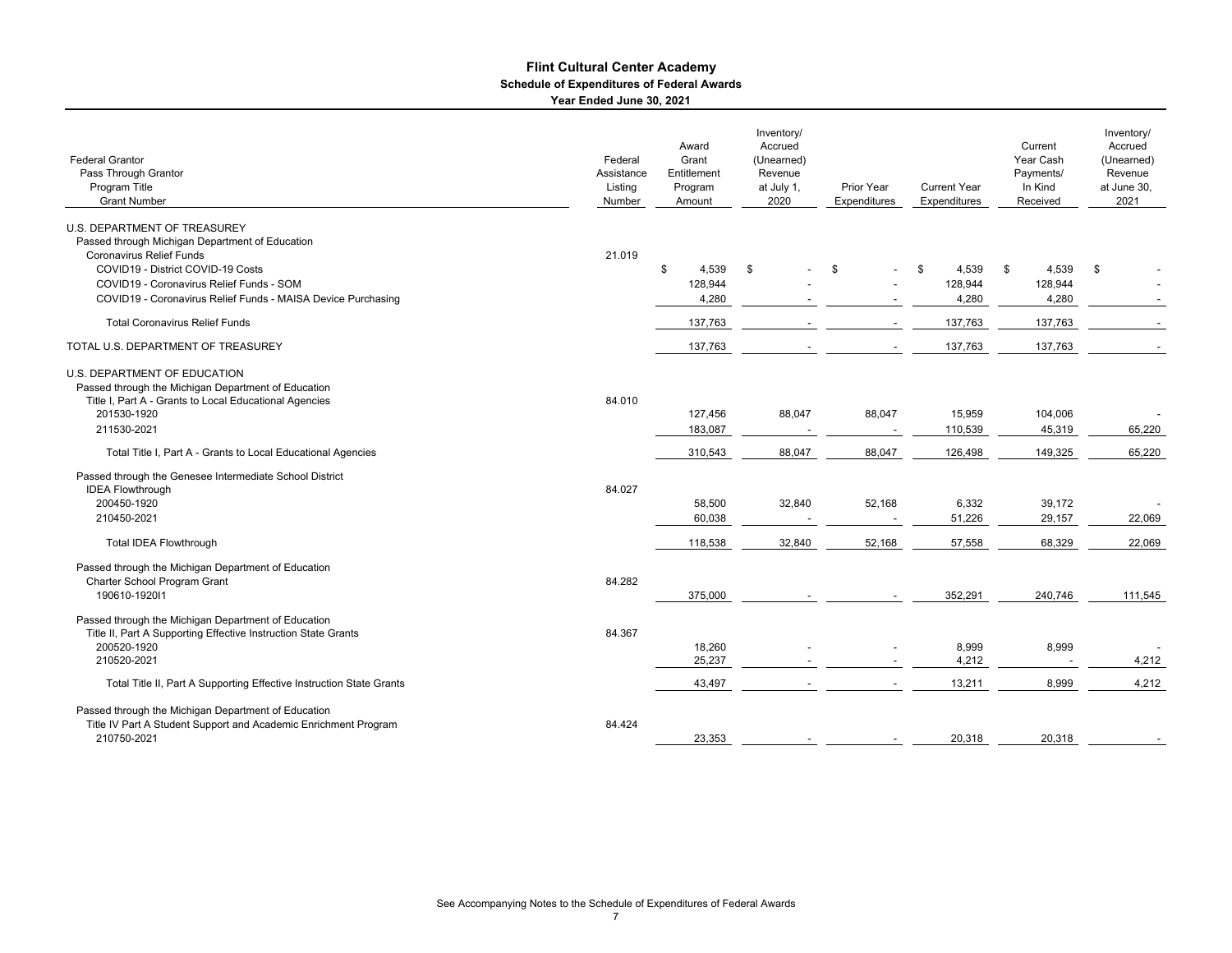#### **Flint Cultural Center Academy Year Ended June 30, 2021 Schedule of Expenditures of Federal Awards**

| <b>Federal Grantor</b><br>Pass Through Grantor<br>Program Title<br><b>Grant Number</b>                                                                                                                                                                                                                                                                                                     | Inventory/<br>Award<br>Accrued<br>Grant<br>Federal<br>(Unearned)<br>Entitlement<br>Revenue<br>Assistance<br>Listing<br>at July 1,<br><b>Prior Year</b><br>Program<br>2020<br>Expenditures<br>Number<br>Amount |                              | <b>Current Year</b><br>Expenditures | Current<br>Year Cash<br>Payments/<br>In Kind<br>Received |         | Inventory/<br>Accrued<br>(Unearned)<br>Revenue<br>at June 30,<br>2021 |  |                 |  |                          |
|--------------------------------------------------------------------------------------------------------------------------------------------------------------------------------------------------------------------------------------------------------------------------------------------------------------------------------------------------------------------------------------------|---------------------------------------------------------------------------------------------------------------------------------------------------------------------------------------------------------------|------------------------------|-------------------------------------|----------------------------------------------------------|---------|-----------------------------------------------------------------------|--|-----------------|--|--------------------------|
| U.S. DEPARTMENT OF EDUCATION (Cont.)<br>Passed through the Michigan Department of Education<br><b>Education Stabilization Fund</b><br>201200-2021 COVID-19 Governor's Emerggency Education Relief Funds<br>203710-1920 COVID-19 Elementary and Secondary School Emergency Relief Formula Funds I<br>213712-2021 COVID-19 Elementary and Secondary School Emergency Relief Formula Funds II | 84.425D                                                                                                                                                                                                       | 22,260<br>104.310<br>614,588 | \$<br>$\sim$                        | - \$                                                     | $\sim$  | 6.890<br>104,310<br>4,501                                             |  | 5,390<br>39,142 |  | 1,500<br>65,168<br>4,501 |
| <b>Total Education Stabilization Fund</b>                                                                                                                                                                                                                                                                                                                                                  |                                                                                                                                                                                                               | 741,158                      |                                     |                                                          |         | 115,701                                                               |  | 44,532          |  | 71,169                   |
| TOTAL U.S. DEPARTMENT OF EDUCATION                                                                                                                                                                                                                                                                                                                                                         |                                                                                                                                                                                                               | 1,612,089                    | 120,887                             |                                                          | 140,215 | 685,577                                                               |  | 532,249         |  | 274,215                  |
| TOTAL FEDERAL AWARDS                                                                                                                                                                                                                                                                                                                                                                       |                                                                                                                                                                                                               | 2,177,706<br>£.              | 132,323                             |                                                          | 183,264 | 1,208,145                                                             |  | 1,036,479       |  | 303,989                  |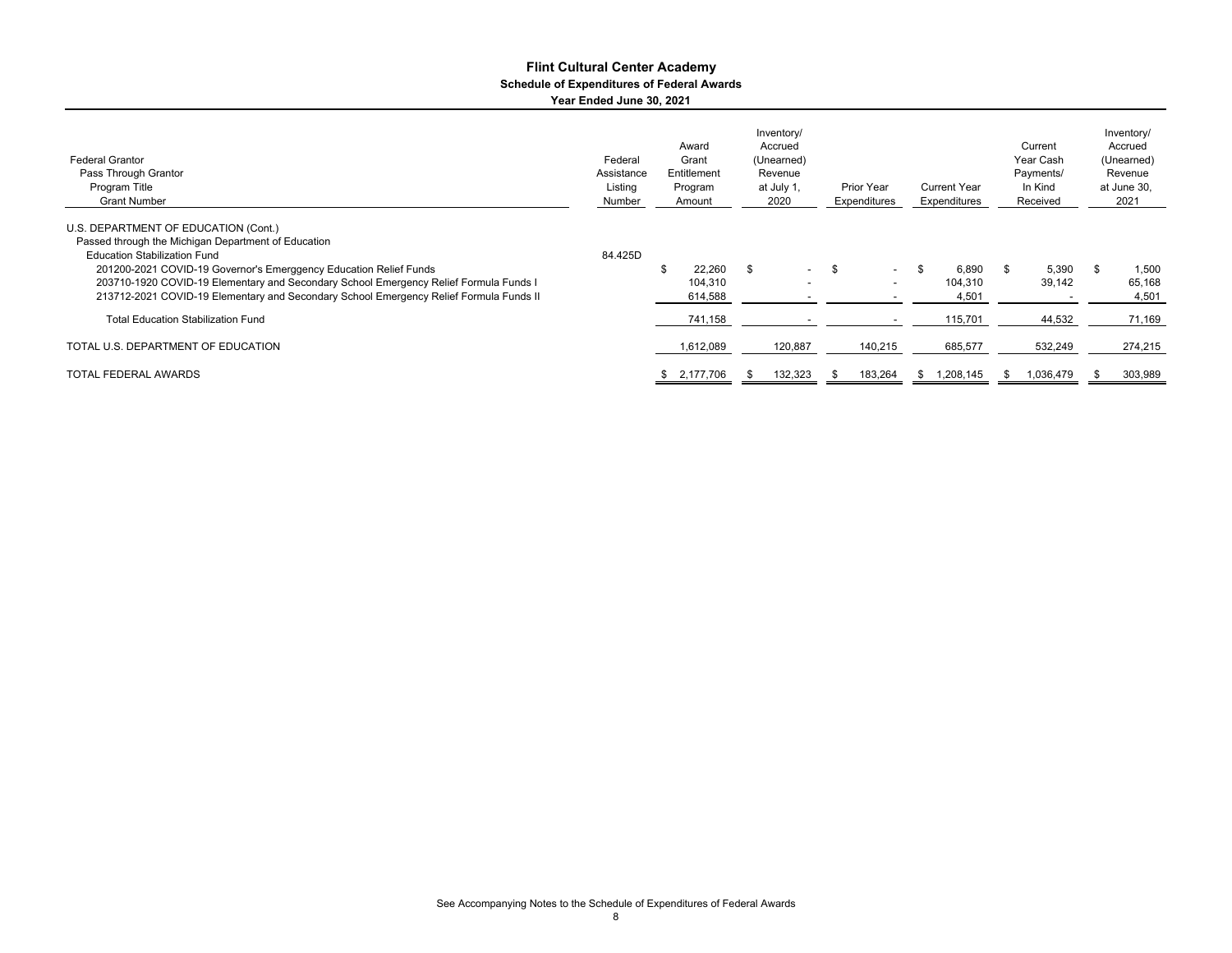## **Flint Cultural Center Academy Notes to the Schedule of Expenditures of Federal Awards June 30, 2021**

### **Note 1 - Basis of Presentation**

The accompanying schedule of expenditures of federal awards (SEFA) includes the federal award activity of Flint Cultural Center Academy under programs of the federal government for the year ended June 30, 2021. The information in this Schedule is presented in accordance with the requirements of Title 2 U.S. *Code of Federal Regulations* Part 200, *Uniform Administrative Requirements, Cost Principles, and Audit Requirements for Federal Awards* (Uniform Guidance). Because the Schedule presents only a selected portion of the operations of Flint Cultural Center Academy, it is not intended to and does not present the financial position or changes in financial position of Flint Cultural Center Academy.

### **Note 2 - Summary of Significant Accounting Policies**

### **Expenditures**

Expenditures reported on the SEFA are reported on the modified accrual basis of accounting. Such expenditures are recognized following the cost principles contained in the Uniform Guidance where certain types of expenditures are not allowable or are limited as to reimbursement.

### **Indirect Cost Rate**

Flint Cultural Center Academy has elected not to use the 10 percent de minimis indirect cost rate as allowed under the Uniform Guidance.

### **Note 3 - Reconciliation to Financial Statements**

The federal revenues per the financial statements are in agreement with the SEFA.

### **Note 4 - Funds Transferred to Subrecipients**

The Academy did not transfer any federal funds to subrecipients during the fiscal year.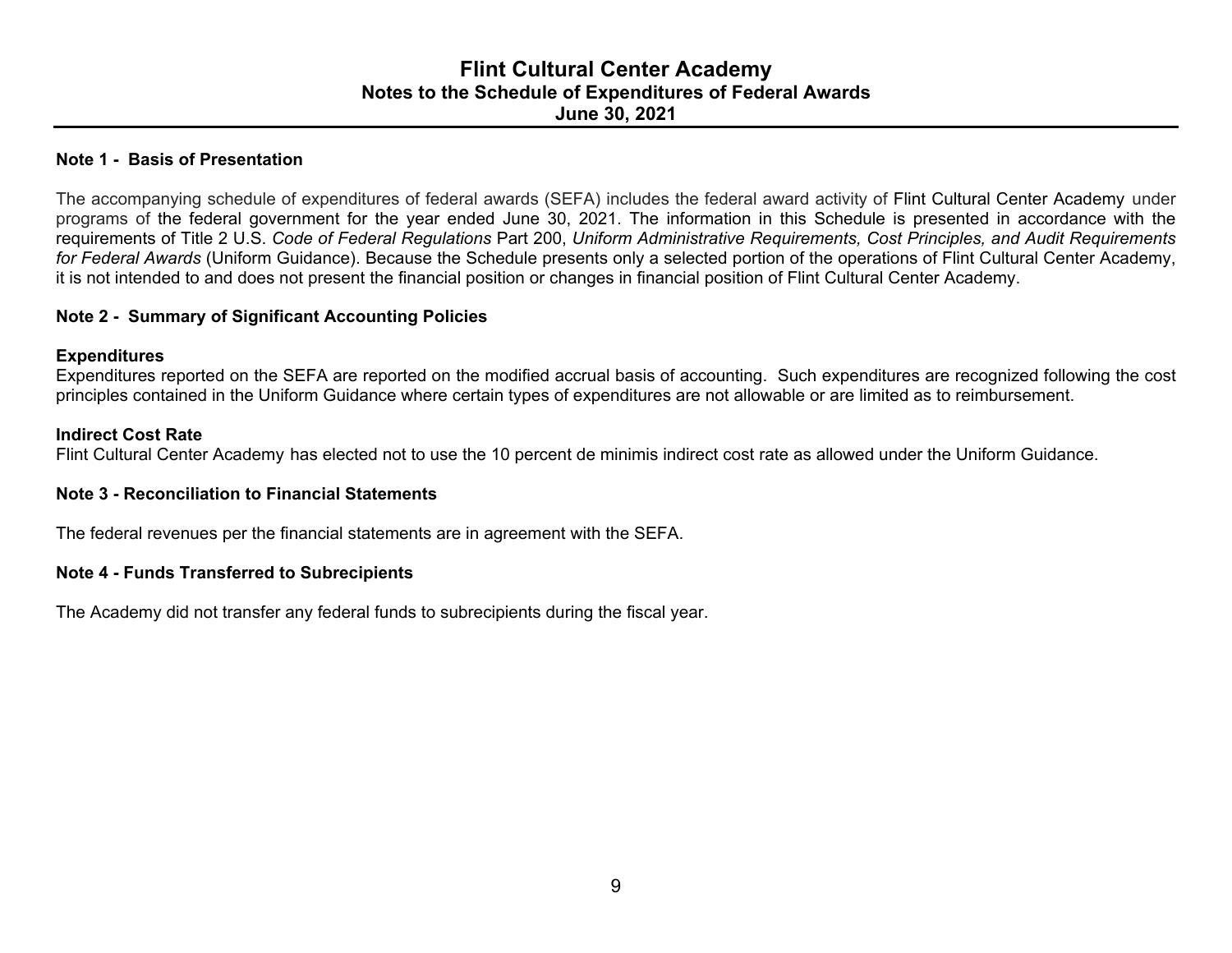### **Note 5 - Michigan Department of Education Disclosures**

Management has reported the expenditures in the SEFA equal to those amounts reported in the annual or final cost reports that have been submitted for that particular grant year.

The federal amounts reported on the Grant Auditor Report (GAR) Subrecipient Schedule are in agreement with the SEFA except for the following:

|         |               |    |               | Plus Amount Disbursed in 20- Cash paid per |                          |  |               |
|---------|---------------|----|---------------|--------------------------------------------|--------------------------|--|---------------|
|         |               |    | Cash received | 21 per the GAR but Received                |                          |  | June 30, 2021 |
| FA#     | Project #     |    | per SEFA      |                                            | in 21-22 by the District |  | <b>GAR</b>    |
| 84.010  | 211530-2021   | S. | 45,319        | - \$                                       | 44,756 \$                |  | 90,075        |
| 84.282  | 190610-192011 |    | 240,746       |                                            | 110,645                  |  | 351,391       |
| 84.425D | 201200-2021   |    | 5,390         |                                            | 1,500                    |  | 6,890         |

The amounts reported on the Recipient Entitlement Balance Report (PAL Report) agree with the SEFA for USDA donated food commodities.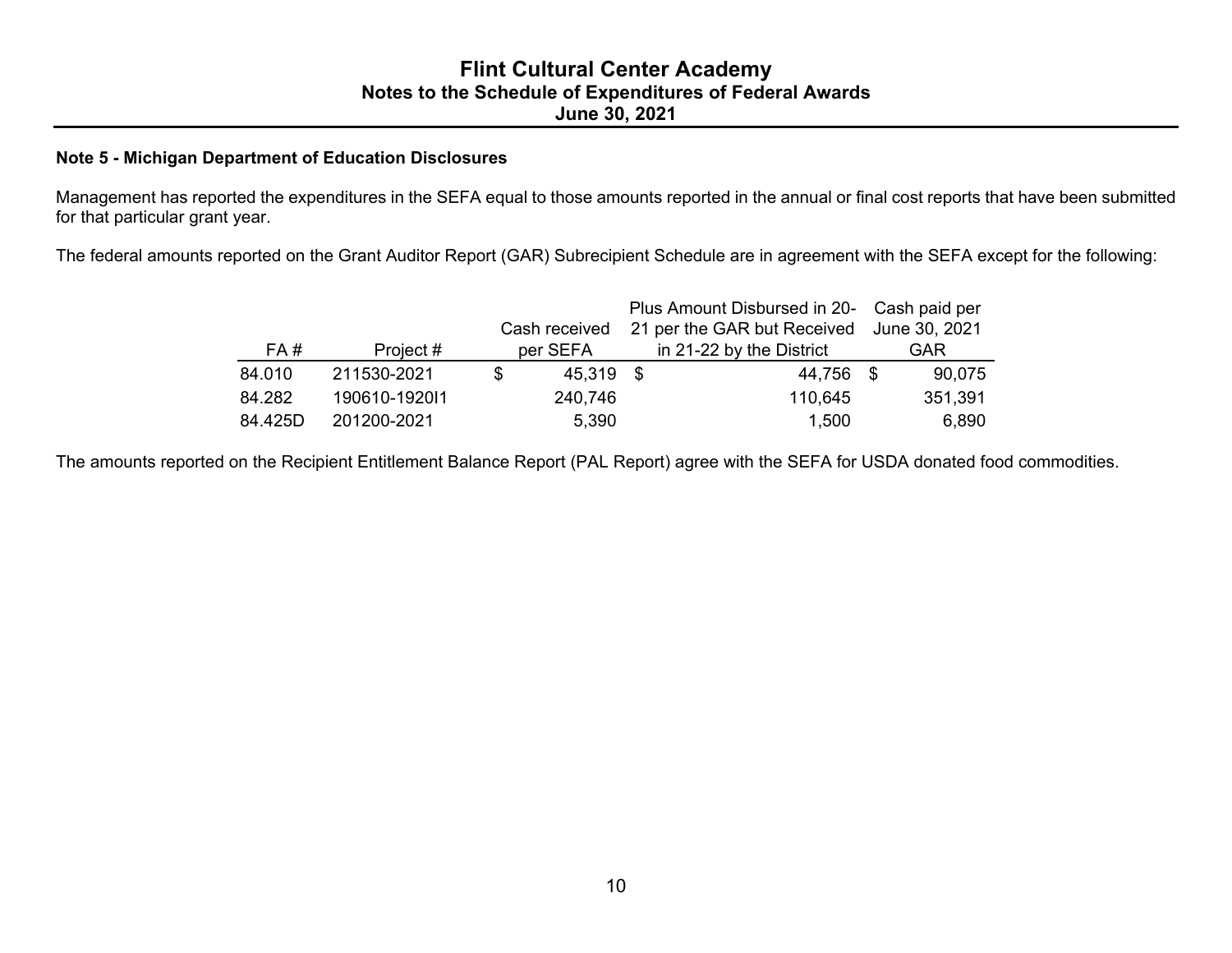## **Flint Cultural Center Academy Schedule of Findings and Questioned Costs For the Year Ended June 30, 2021**

## **Section I - Summary of Auditors' Results**

| <b>Financial Statements</b>                                                                                                                                 |     |            |               |
|-------------------------------------------------------------------------------------------------------------------------------------------------------------|-----|------------|---------------|
| Type of auditors' report issued on whether the financial<br>statements were prepared in accordance with Generally Accepted<br><b>Accounting Principles:</b> |     | Unmodified |               |
| Internal control over financial reporting:                                                                                                                  |     |            |               |
| Material weakness(es) identified?<br>$\bullet$                                                                                                              | Yes | X          | No            |
| Significant deficiency(ies) identified that are not considered to<br>$\bullet$<br>be material weaknesses?                                                   | Yes | X          | None reported |
| Noncompliance material to financial statements noted?                                                                                                       | Yes | X          | No            |
| <b>Federal Awards</b>                                                                                                                                       |     |            |               |
| Internal control over major programs:                                                                                                                       |     |            |               |
| Material weakness(es) identified?<br>$\bullet$                                                                                                              | Yes | X          | No            |
| Significant deficiency(ies) identified that are not considered to<br>$\bullet$<br>be material weakness(es)?                                                 | Yes | X          | None reported |
| Type of auditors' report issued on compliance for major programs:                                                                                           |     | Unmodified |               |
| Any audit findings disclosed that are required to be reported in<br>accordance with §200.516(a)?                                                            | Yes | X          | No            |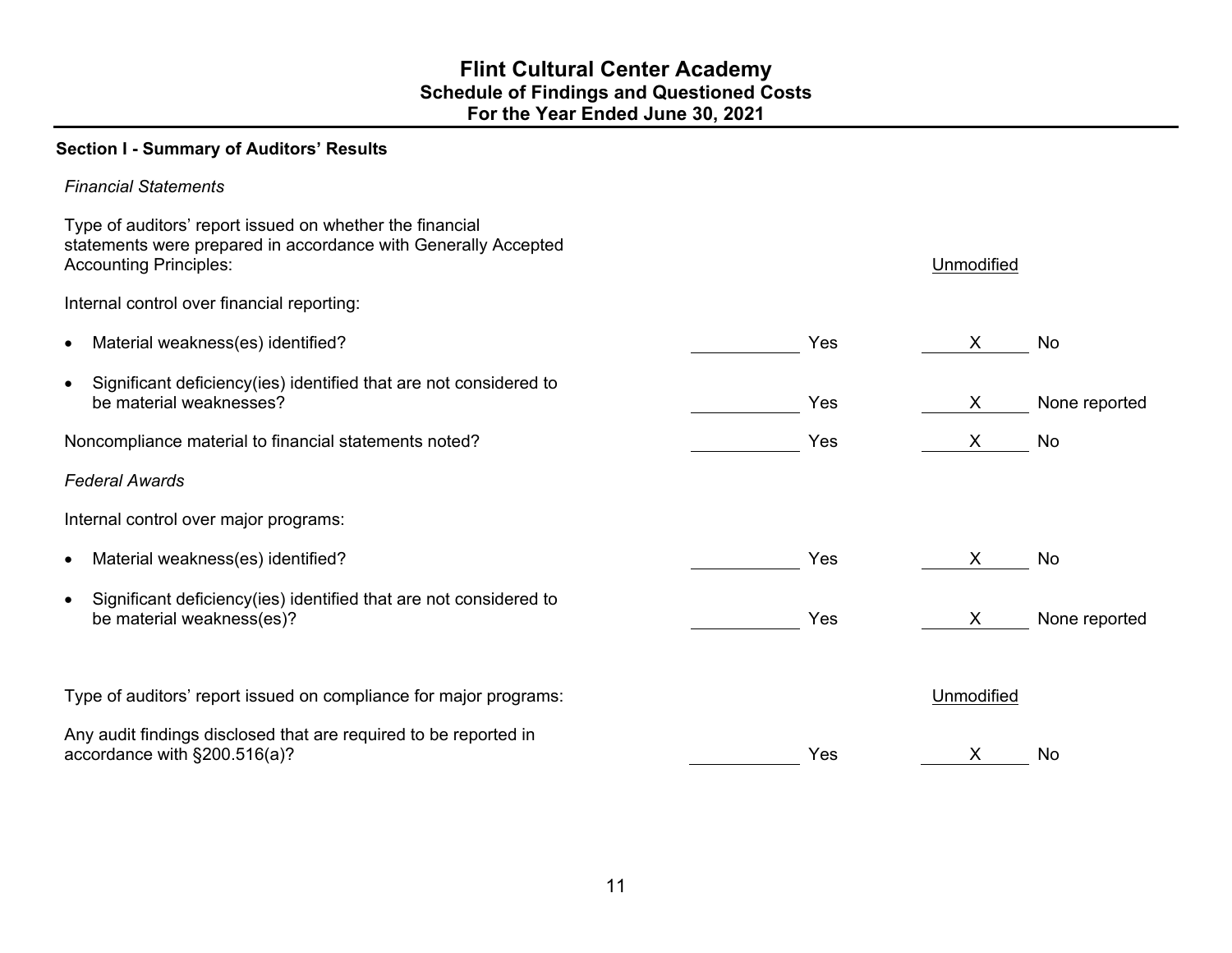Identification of major programs:

| <b>Assistance Listing Numbers</b><br>10.555 / 10.559<br>21.019<br>84.425D   | Name of Federal Program<br><b>Child Nutrition Cluster</b><br>Coronavirus Relief Funds<br><b>Education Stabilization Fund</b> |         |   |     |  |
|-----------------------------------------------------------------------------|------------------------------------------------------------------------------------------------------------------------------|---------|---|-----|--|
| Dollar threshold used to distinguish<br>between type A and type B programs: |                                                                                                                              | 750,000 |   |     |  |
| Auditee qualified as low-risk auditee:                                      |                                                                                                                              | Yes     | X | No. |  |
| Section II - Government Auditing Standards Findings                         |                                                                                                                              |         |   |     |  |

There were no findings or questioned costs for Federal Awards fir the year ended June 30, 2021.

## **Section III - Federal Award Findings**

There were no findings or questioned costs for Federal Awards fir the year ended June 30, 2021.